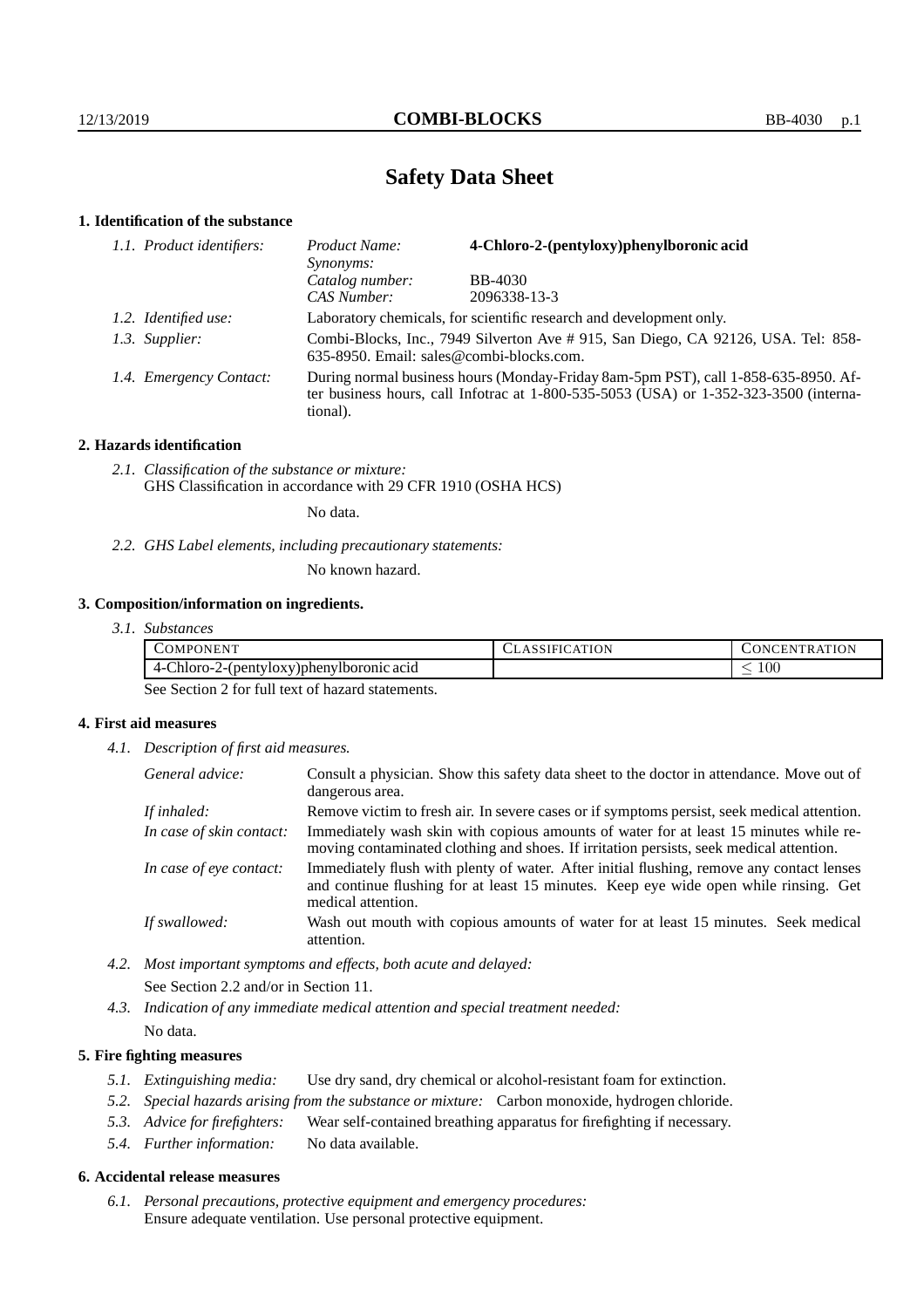| 6.2. Environmental precautions:   |                                                                                                    |                                                                                                                                                                                                                                                                                                                        |  |  |  |
|-----------------------------------|----------------------------------------------------------------------------------------------------|------------------------------------------------------------------------------------------------------------------------------------------------------------------------------------------------------------------------------------------------------------------------------------------------------------------------|--|--|--|
|                                   | Should not be released into the environment. See Section 12 for additional ecological information. |                                                                                                                                                                                                                                                                                                                        |  |  |  |
|                                   | 6.3. Methods and materials for containment and cleaning up:                                        |                                                                                                                                                                                                                                                                                                                        |  |  |  |
|                                   | Sweep up or vacuum up spillage and collect in suitable container for disposal.                     |                                                                                                                                                                                                                                                                                                                        |  |  |  |
| 6.4. Reference to other sections: |                                                                                                    |                                                                                                                                                                                                                                                                                                                        |  |  |  |
|                                   | Refer to protective measures listed in Sections 8 and 13.                                          |                                                                                                                                                                                                                                                                                                                        |  |  |  |
|                                   | 7. Handling and storage                                                                            |                                                                                                                                                                                                                                                                                                                        |  |  |  |
|                                   |                                                                                                    | 7.1. Precautions for safe handling: Avoid contact with skin and eyes. Avoid inhalation of vapour or mist. Keep away<br>from sources of ignition - No smoking. Take measures to prevent the build up of electro-<br>static charge. For precautions see section 2.2.                                                     |  |  |  |
|                                   |                                                                                                    | 7.2. Conditions for safe storage, including any incompatibilities: Keep container tightly closed in a dry and well-ventilated<br>place. Containers which are opened must be carefully resealed and kept upright to prevent<br>leakage.                                                                                 |  |  |  |
|                                   | 7.3. Specific end use(s):                                                                          | Laboratory chemicals, for scientific research and development only.                                                                                                                                                                                                                                                    |  |  |  |
|                                   | 8. Exposure Controls / Personal protection                                                         |                                                                                                                                                                                                                                                                                                                        |  |  |  |
|                                   | 8.1. Control parameters:                                                                           |                                                                                                                                                                                                                                                                                                                        |  |  |  |
|                                   |                                                                                                    | Components with workplace control parameters: Contains no substances with occupational exposure limit values.                                                                                                                                                                                                          |  |  |  |
|                                   | 8.2. Exposure controls:                                                                            |                                                                                                                                                                                                                                                                                                                        |  |  |  |
|                                   |                                                                                                    | Appropriate engineering controls: Ensure that eyewash stations and safety showers are close to the workstation<br>location. Ensure adequate ventilation, especially in confined areas.                                                                                                                                 |  |  |  |
|                                   | Personal protective equipment:                                                                     |                                                                                                                                                                                                                                                                                                                        |  |  |  |
|                                   | Eye/face protection:                                                                               | Wear appropriate protective eyeglasses or chemical safety goggles as described by OSHA's<br>eye and face protection regulations in 29 CFR 1910.133 or European Standard EN166.                                                                                                                                         |  |  |  |
|                                   | Skin protection:                                                                                   | Handle with gloves. Gloves must be inspected prior to use. Use proper glove removal<br>technique (without touching glove's outer surface) to avoid skin contact with this product.<br>Dispose of contaminated gloves after use in accordance with applicable laws and good<br>laboratory practices. Wash and dry hands |  |  |  |
|                                   | <b>Body Protection:</b>                                                                            | Complete suit protecting against chemicals, Flame retardant antistatic protective clothing.,<br>The type of protective equipment must be selected according to the concentration and<br>amount of the dangerous substance at the specific workplace.                                                                   |  |  |  |
|                                   | Respiratory protection:                                                                            |                                                                                                                                                                                                                                                                                                                        |  |  |  |

Control of environmental exposure: Prevent further leakage or spillage if safe to do so. Do not let product enter drains.

# **9. Physical and chemical properties**

*9.1. Information on basic physical and chemical properties*

| (a)                | Appearance:                                   | Solid          |
|--------------------|-----------------------------------------------|----------------|
| (b)                | Odour:                                        | No data        |
| (c)                | Odour Threshold:                              | No data        |
| (d)                | pH:                                           | No data        |
| (e)                | Melting point/freezing point:                 | $110 - 120$ °C |
| (f)                | Initial boiling point and boiling range:      | No data        |
| (g)                | Flash point:                                  | No data        |
| (h)                | Evaporatoin rate:                             | No data        |
| (i)                | Flammability (solid, gas):                    | No data        |
| (j)                | Upper/lower flammability or explosive limits: | No data        |
| $\rm(k)$           | Vapour pressure:                              | No data        |
| (1)                | Vapour density:                               | No data        |
| (m)                | Relative density:                             | No data        |
| (n)                | Water solubility:                             | No data        |
| $\left( 0 \right)$ | Partition coefficient: n-octanol/water:       | No data        |
| (p)                | Auto-ignition:                                | No data        |
| (q)                | Decomposition temperature:                    | No data        |
| (r)                | Viscosity:                                    | No data        |
| (s)                | Explosive properties:                         | No data        |
| (t)                | Oxidizing properties:                         | No data        |